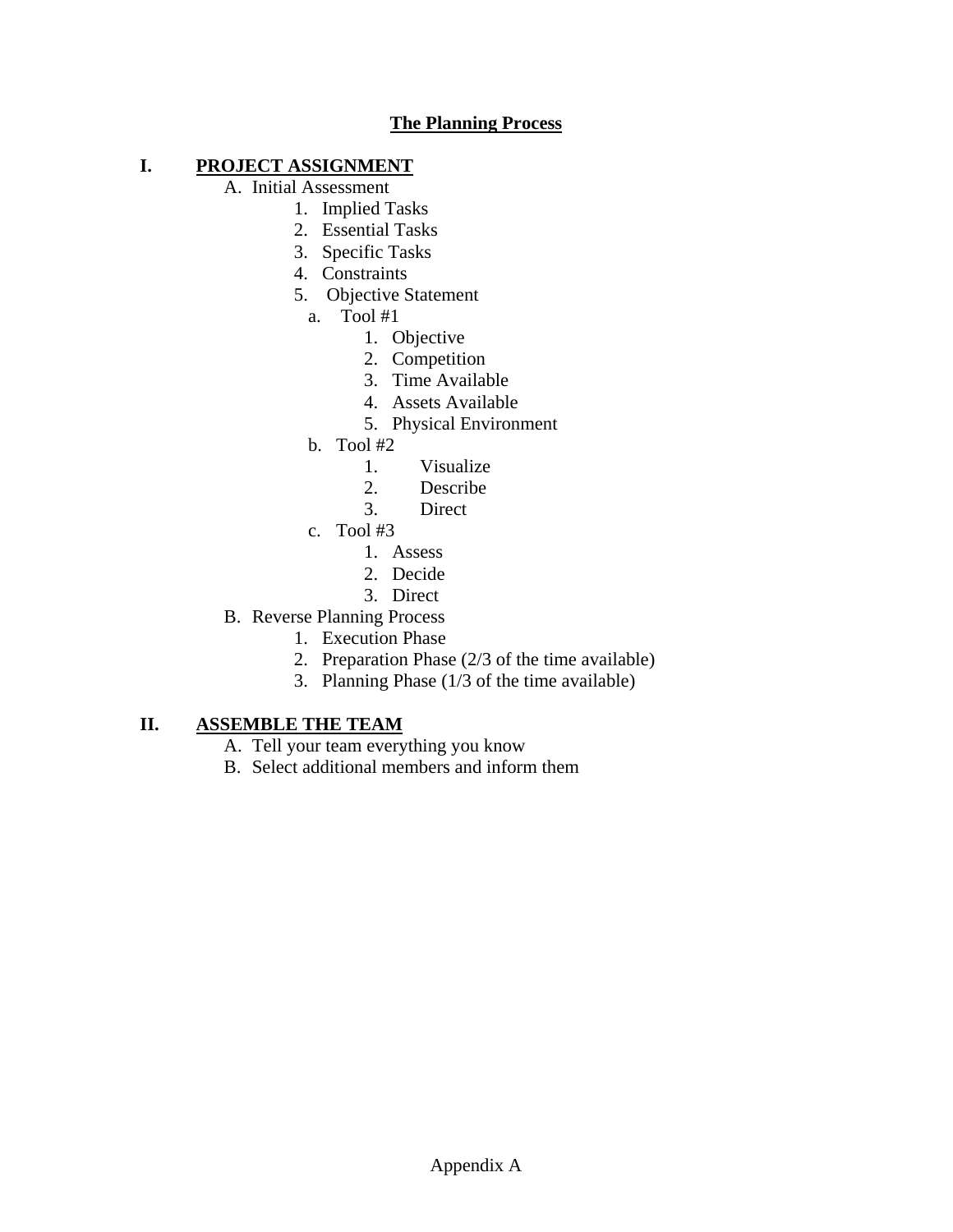# **III. MAKE A TENTATIVE PLAN**

- A. Analyze the project you have been assigned
	- 1. Identify difficulties (may be quite subjective)
	- 2. Identify contradictions in the assignment
	- 3. Request clarifications from your superiors
	- 4. Obtain additional information from your superiors
- B. Develop potential courses of action
	- 1. Suitable
	- 2. Feasible
	- 3. Acceptable
	- 4. Unique
	- 5. Complete
	- 6. Sustainable
- C. Analyze the potential courses of action
- D. Compare the potential courses of action
- E. Select the course of action you will use to complete your plan

# **IV. INITIATE MOVEMENT**

- A. Begin completing tasks if you haven't already
- B. Start research if you haven't already
- C. Delegate Authority

### **V. OBTAIN INFORMATION**

- A. Answer Information Requirements (confirm or deny)
- B. Obtain all First Hand Information Possible

### **VI. COMPLETE THE PLAN**

- A. Refine task list
- B. Refine constraints
- C. Select the final course of action

### **VII. INFORM THE TEAM**

- A. Insure everyone understands the concept
- B. Delegate final tasks

### **VIII. SUPERVISE**

- A. Avoid making work
- B. Maintain flexibility
- C. Expect that there will be unexpected events

# **EXECUTE**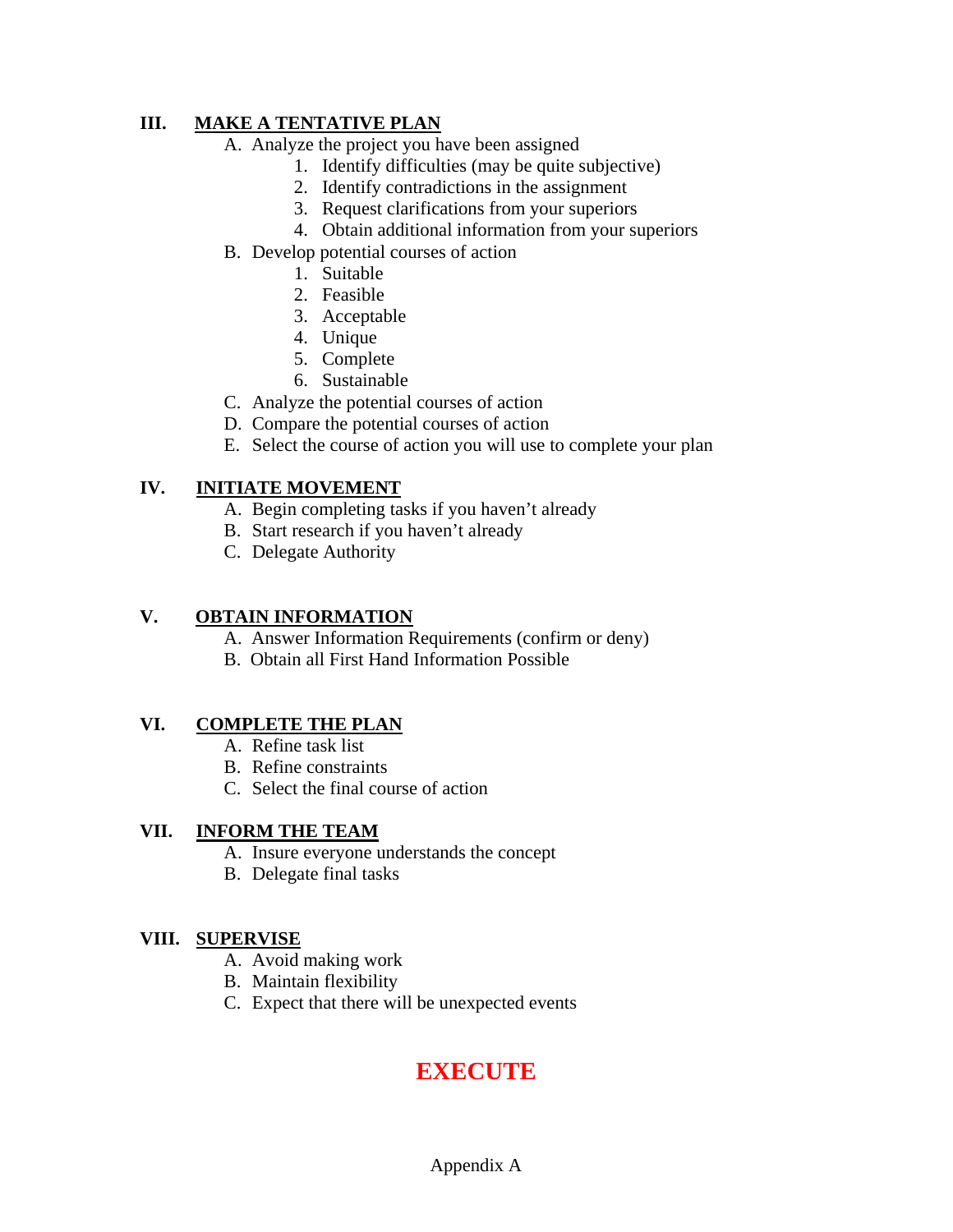# **STEP1**

PLANNING WORKSHEET - DATE & TIME:

| PROJECT TO BE PLANNED |                        |                       |                    |  |
|-----------------------|------------------------|-----------------------|--------------------|--|
| <b>TASK LIST</b>      |                        |                       |                    |  |
| <b>IMPLIED TASKS</b>  | <b>ESSENTIAL TASKS</b> | <b>SPECIFIC TASKS</b> | <b>CONSTRAINTS</b> |  |
|                       |                        |                       |                    |  |
|                       |                        |                       |                    |  |
|                       |                        |                       |                    |  |
|                       |                        |                       |                    |  |
|                       |                        |                       |                    |  |

# OBJECTIVE STATEMENT

# **INFORMATION REQUIREMENTS:**

### **CONDENSED TIMELINE**

| DEADLINE TO EXECUTE PLAN:              |  |
|----------------------------------------|--|
|                                        |  |
| <b>BEGIN PREPARATION PHASE</b>         |  |
| (2/3 OF TIME AVAILABLE):               |  |
|                                        |  |
| FINALIZE PLAN (1/3 OF TIME AVAILABLE): |  |
|                                        |  |
| DATE TIME PLAN ASSIGNED:               |  |